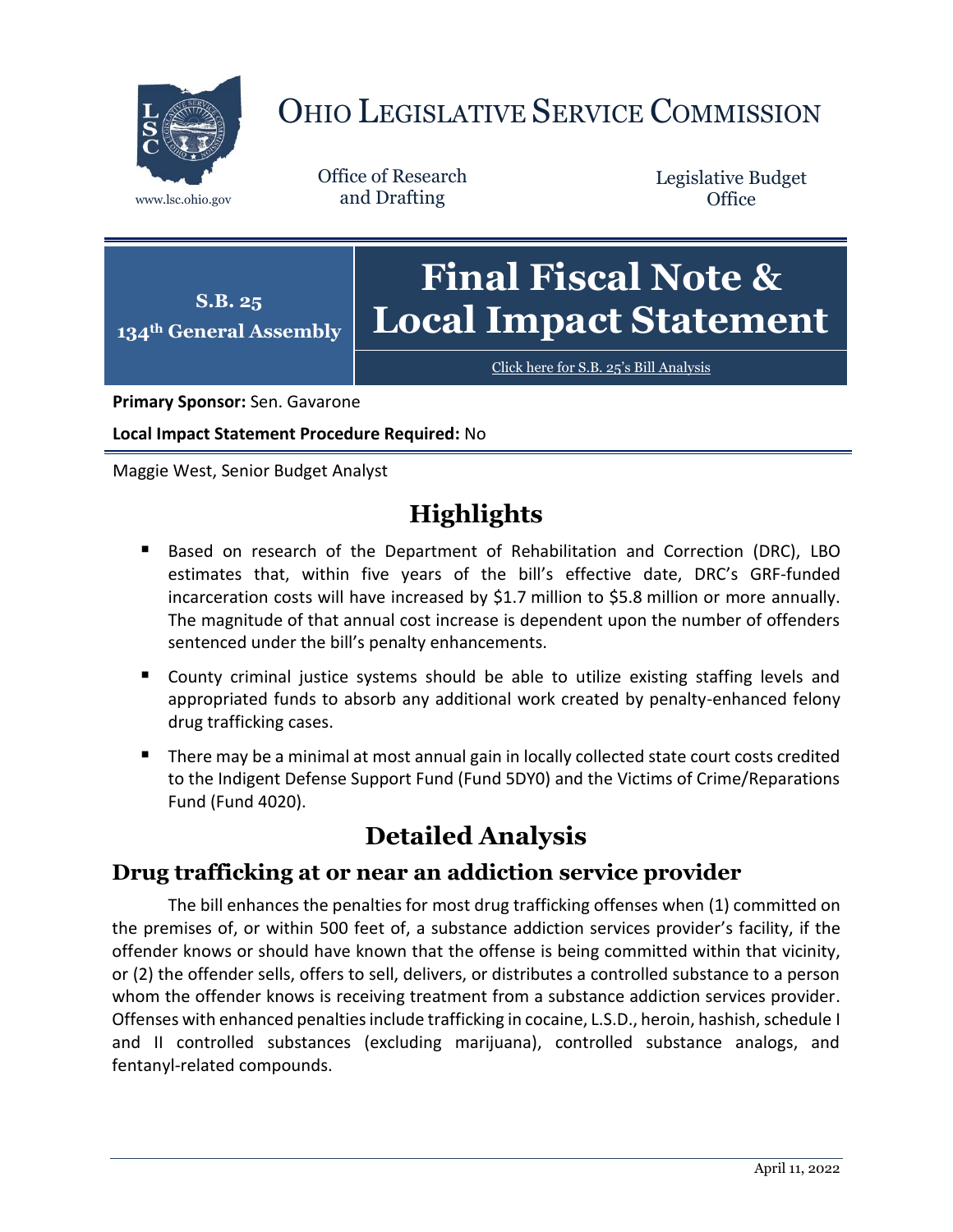#### **Felony drug trafficking offenses**

The bill enhances penalties for felony-level offenses of aggravated trafficking and trafficking, each with sentencing variations based on the type and amount of the controlled substances involved. Table 1 below shows the number of offenders committed annually to prison for felony trafficking in drugs, as reported by the Department of Rehabilitation and Correction (DRC) for FY 2016 through FY 2020. On average, 9.8% of the commitments in each year were for drug trafficking with potentially elevated penalties under the bill. The subset of violations committed in the vicinity of a substance addiction service provider or involving a recovering addict is not information tracked in DRC's inmate databases.

| Table 1. Number of Prison Commitments for Felony<br>Drug Trafficking Offenses, FY 2016-FY 2020 |        |        |        |        |        |
|------------------------------------------------------------------------------------------------|--------|--------|--------|--------|--------|
| <b>Offense</b>                                                                                 | 2016   | 2017   | 2018   | 2019   | 2020   |
| <b>Trafficking in Drugs</b>                                                                    | 1,948  | 1,792  | 1,719  | 1,831  | 1,400  |
| <b>Total Commitments</b>                                                                       | 20,109 | 19,340 | 18,249 | 17,126 | 13,913 |

The principal fiscal effect of these penalty enhancements is likely to be a steady increase over a period of several years in the GRF funding that DRC expends annually on institutional operations. The magnitude of that annual increase will be dependent upon the number of offenders committing certain drug trafficking offenses in the vicinity of a substance addiction services provider or involving a recovering addict. In effect, by extending prison stays beyond what the amount of time served otherwise would have been under current law, the bill will trigger a "stacking effect." This term refers to the increase in the prison population that occurs as certain offenders are sentenced to longer prison terms while the number of new offenders entering the prison system does not decrease. This "stacking" process will stabilize when the number of offenders serving longer prison sentences due to the bill's penalty enhancements is about the same as the number leaving prison after serving similarly penalty-enhanced sentences.

Additionally, some number of offenders may be sentenced to prison under the bill that otherwise may have been sanctioned locally at county expense. As an example, trafficking in cocaine in an amount greater than or equal to 10 grams but less than 20 grams is a third degree felony under current law and according to sentencing guidelines there is a presumption of prison time. Under the bill, this offense elevates to a second degree felony with a mandatory minimum prison term of 2, 3, 4, 5, 6, 7, or 8 years. On average, a second degree felony drug offender serves about 1.6 years longer than a third degree felony drug offender does.<sup>1</sup>

 $\overline{a}$ 

 $1$  Average time served data do not reflect the felony sentencing law changes implemented by the Reagan Tokes Act, S.B. 201 of the 132<sup>nd</sup> General Assembly, which applies to crimes committed on or after March 22, 2019, and includes both a minimum term defined in statute and maximum term equal to the minimum term plus 50% of the minimum term for qualifying offenses.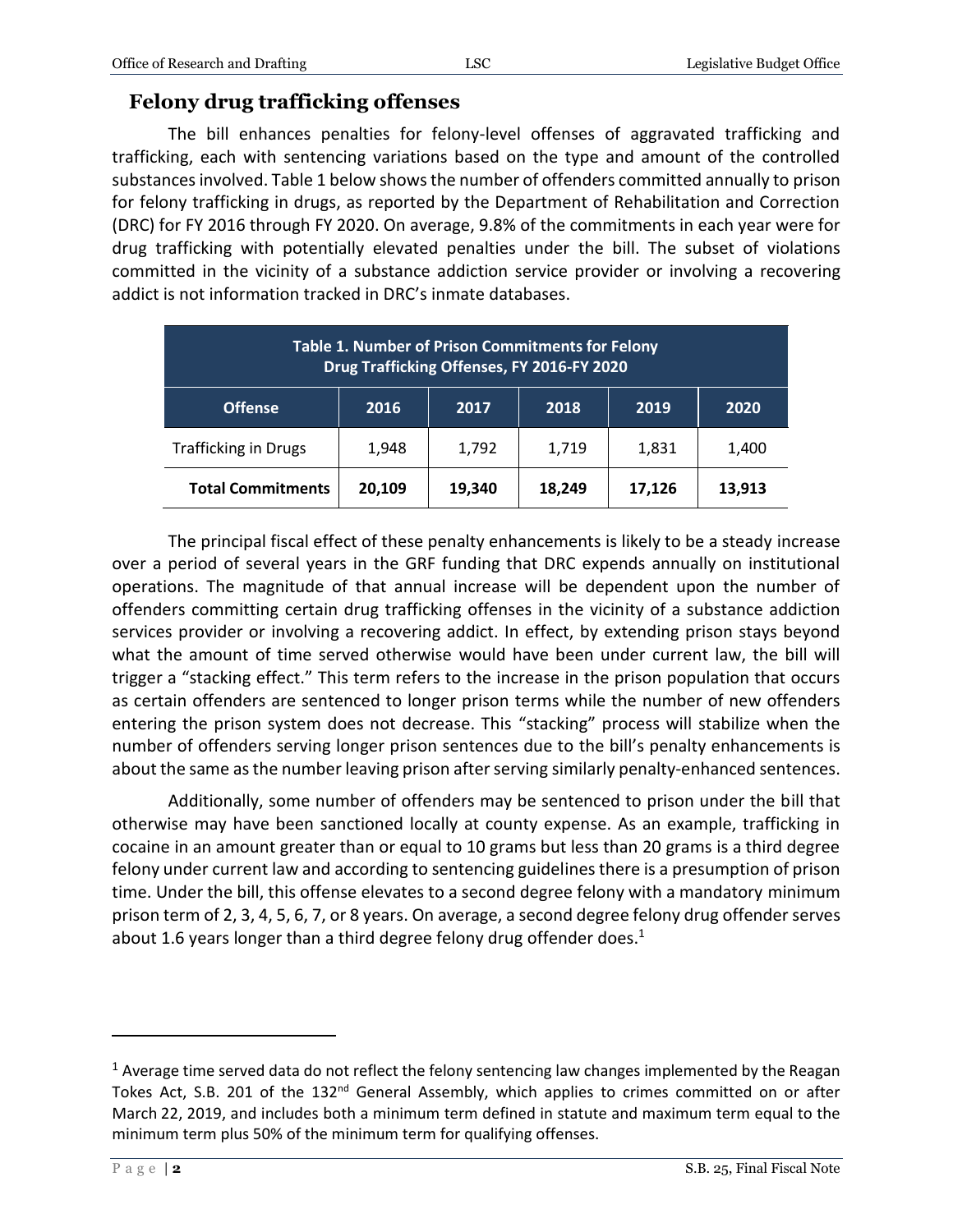Table 2 below shows the average time served by all drug offenders released from prison in calendar year (CY) 2016, as reported by DRC. The average time served for all felony drug offenders was 1.6 years.

| Table 2. Average Time Served, CY 2016 |                                        |  |  |  |
|---------------------------------------|----------------------------------------|--|--|--|
| <b>Drug Offense Level</b>             | <b>Average Time Served</b><br>in Years |  |  |  |
| Felony 1                              | 5.65                                   |  |  |  |
| Felony 2                              | 3.49                                   |  |  |  |
| Felony 3                              | 1.84                                   |  |  |  |
| Felony 4                              | 1.14                                   |  |  |  |
| Felony 5                              | 0.69                                   |  |  |  |
| All drug offenses                     | 1.62                                   |  |  |  |

Generally, the bill elevates drug trafficking offenses by one degree, which using the timeserved data, suggests the following potential outcomes:

- Elevating an offense from a fifth degree felony (0.69 years average time served) to a fourth degree felony (1.14 years average time served) increases the average time served by 5.4 months.
- Elevating an offense from a fourth degree felony (1.14 years average time served) to a third degree felony (1.84 years average time served) increases the average time served by 8.4 months.
- Elevating an offense from a third degree felony (1.84 years average time served) to a second degree felony (3.49 years average time served) increases the average time served by 19.8 months.
- Elevating an offense from a second degree felony (3.49 years average time served) to a first degree felony (5.65 years average time served) increases the average time served by 25.9 months.

Under the bill, the average time served for the lowest level offenders increases by approximately 5.4 months, or 164 days, and the average time served for those moving from a second to a first degree felony increases by 25.9 months, or 788 days. Using the annual daily cost per inmate for FY 2020, the increases in time served potentially cost the state between \$13,730 (\$83.72 average daily cost x 164 days) and \$65,971 (\$83.72 average daily cost x 788 days) per inmate for the increased length of stay based on average time served.

Based on its research into selected inmate files, DRC expected the "As Introduced" version of the bill to create the need for between 109 and 380 additional beds annually overall, with half of that increase realized within the first five years following its effective date. LBO estimated the annual cost of these additional beds five years following enactment at \$1.7 million (55 beds x